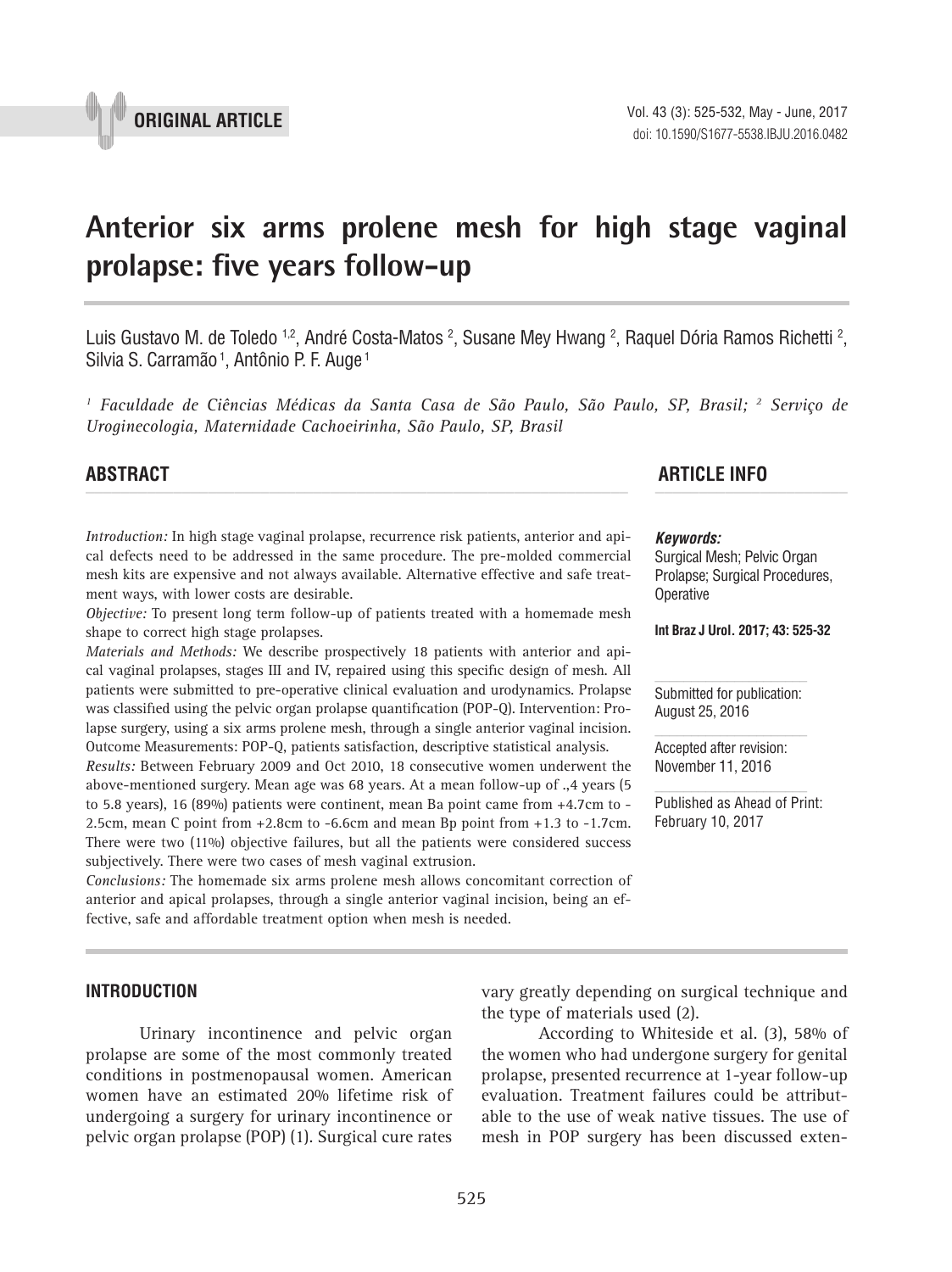sively lately, but the benefit is likely when there is a combination of risk factors such as recurrent POP, deficient fascia, chronic increased abdominal pressure, advanced stage and apical-anterior defect (4).Surgery using mesh, in this situation, presents better results in correcting high grades anterior and apical vaginal prolapses (2, 5).

There is a high concomitance of apical and anterior prolapses in POP-Qstages III and IV. High stage anterior prolapses, those that may have benefit from mesh, are almost never just an anterior defect. Apical prolapse is frequently present and may be unnoticed. When apical prolapse is predominant, it's correction alone leads to anterior recurrence in up to 40% cases (6). Therefore, correction of these two defects, simultaneously, is required for a successful treatment. Today, abdominal sacral colpopexy using synthetic mesh over the anterior and/or posterior vaginal wall seems to be the more reliable procedure for the cure of genital prolapse with vaginal vault involvement, but the latest publications showed similar results with sacrospinous fixation that also provides good vaginal support (5, 7-9).

Previous experience has showed that synthetic material can reduce prolapse recurrence rates (10). The last generation of mesh kits were introduced addressing this practical problem, the combination of anterior and apical prolapses. Other ways of surgical management of multi-compartment prolapses are described. Feiner et al. (11) presented good results using anterior mesh associated to sacrospinous ligament sutures to treat concomitant anterior and apical defects. Mourtialon and Delorme (12) have proposed a similar mesh shape with good initial results. We propose a mesh shape to correct both anterior and apical prolapses, associated or not with stress urinary incontinence (SUI), with a single anterior vaginal incision, showing long-term results.

### **Patients and Methods**

Patients withanterior and/or apical stage III or IV POP and not needing hysterectomy for any uterine pathology met the inclusion criteria. All patients who met inclusion criteria and were treated surgically from February 2009 to Oct 2010, by two of the authors, in an institutional referral center of São Paulo, Brazil, were included. We describe prospectively 18 consecutive patients who were surgically treated using a specific design of mesh (Figure-1). All patients were operated by the resident physician in training and were supervised



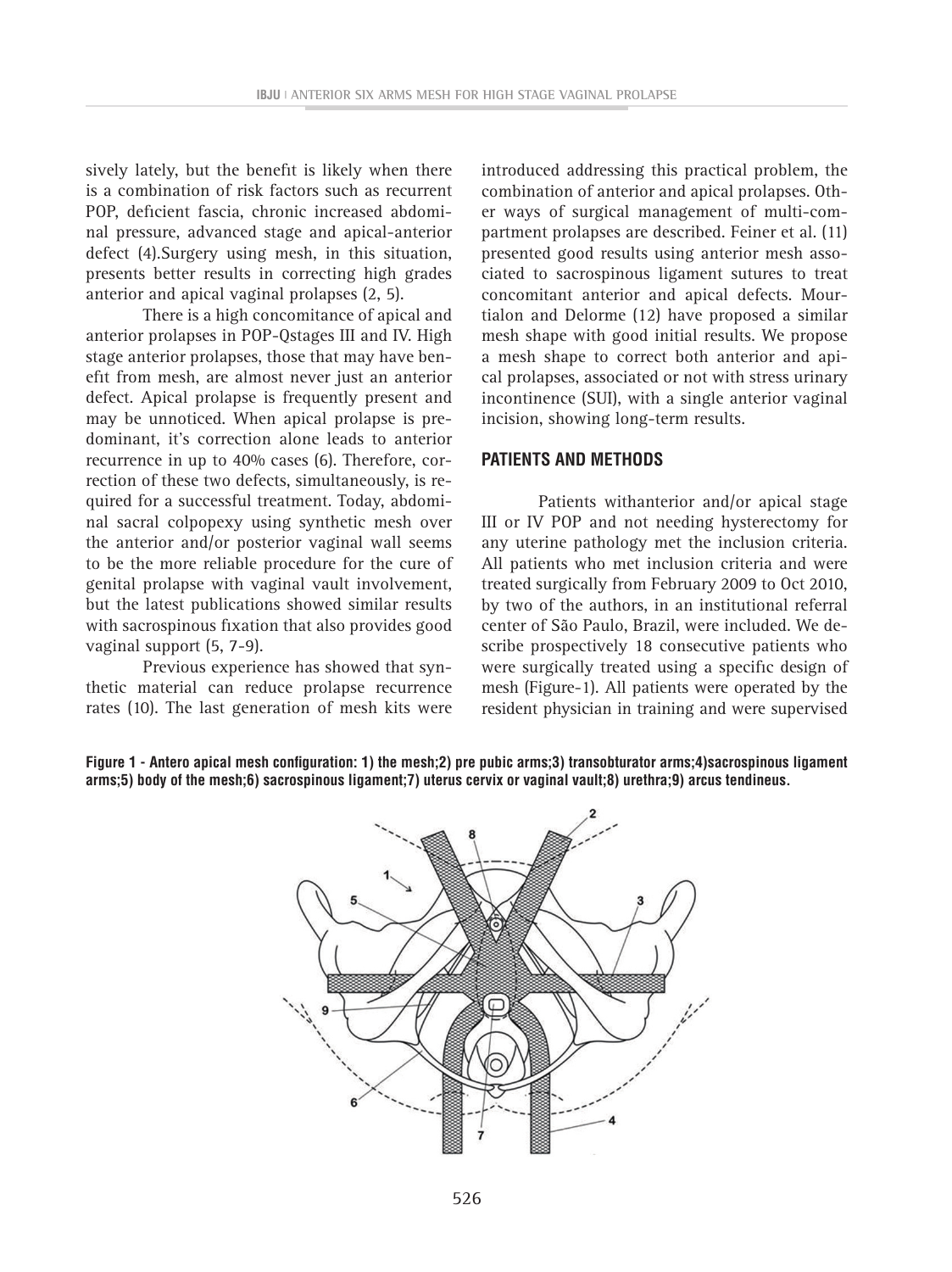and assisted by two surgeons (LGMT and ACM). The surgical steps were standardized so as to minimize variations between the two surgeons. The Institutional Review Board approved the study protocol, and a written informed consent was obtained after giving detailed explanations about the procedure. No financial assistance was received from any company or institution for the execution of this study.

All patients were submitted to a complete pre-operative evaluation including medical history, physical examination and urine culture. Urodynamic evaluation was performed when indicated by urinary symptoms (urinary incontinence, urgency or voiding disorders) or positive cough stress test (spontaneous or after prolapse reduction). Urodynamic investigation included a free flowmetry, filling cystomanometry and pressure flow studies(13). Occult SUI was assessed by prolapse reduction test with Cheron clamp, in supine and standing positions. The prolapse stage was assessed in lithotomy position while patient performed Valsalva maneuver. Prolapse was classified using Pelvic Organ Prolapse Quantification (POP-Q) (14). International Consultation on Incontinence Questionnaire-Vaginal Symptoms (ICIQ-VS) was used to subjective assessment of POP bother, severity, and impact on quality of life (15). Mesh complications were classified by IUGA/ICS Prosthesis/Graft Complication Classification Code (16).

A concomitant procedure was performed if necessary, including posterior vaginal repair and perineorraphy. Slings were not used as the anterior arms of the mesh were used to give a mid urethral support.

After surgery, evaluations were done at 3 weeks, 3 and 6 months and annually thereafter. Objective recurrent prolapse was defined as any anterior or posterior descent of stage II or higher (Ba or Bp≥-1cm), or apical descent of more than 1/3TVL (total vaginal length), even if asymptomatic. The post-operative assessments were performed by a third staff member (SMH).

### **Surgical description**

This procedure was performed under spinal anesthesia. All patients were placed in the li-

thotomy position with thighs flexed at approximately 90º. After cleaning the entire surgical area with antiseptic, a Foley 16Fr catheter was placed. All patients had an intravenous perioperative antibiotic prophylaxis (Cefazolin 2g). We infiltrate the vaginal wall with a vasoconstrictive (epinephrine 1:200.000) solution to ease dissection and reduce bleeding. A midline longitudinal incision was made in the anterior vaginal wall from 2cm below the urethral meatus until 2cm from the uterine cervix. Sub fascial mucosal dissection was done until arcus tendineus bilaterally, pericervical ring proximally and middle urethra distally. Midline plication was done to reduce cystocele. Mesh positioning was done with aid of permanent needles, delivering two pre-pubic arms providing sub urethral support and avoiding mesh migration proximally, two transobturator (TO) arms as close as possible to the ischial spine through the arcus tendineus ligament, treating lateral defect, and two arms through the sacrospinous ligament, through trans gluteus access, 1.5 to 3cm medial to the ischial spine, to avoid injury to the pudendal nerves and vessels, rounding anteriorly the uterine cervix, to treat apical support defect. Fixation of the proximal end of the mesh to the pericervical ring used 2.0-polyglactin absorbable sutures (Vicryl, Ethicon, Somerville, NJ, USA). The vaginal incision was closed with interrupted 3.0-polycaprone sutures, before pulling the gluteal arms and prolapse reduction. One of the gluteus arms was pierced to the other side through retro anal subcutaneous path, and fixed to the other arm, with absorbable suture, to prevent loosening and early relapse. After the procedure, lubricated vaginal packing was placed for 12hs (Figure-1).

The mesh used was a non-absorbable monofilament soft polypropylene mesh (Gynecare Gynemesh<sup>™</sup>, Ethicon, Somerville, NJ, USA). Permanent retrieving needles were used to place the mesh arms (Figure-2).

Simple descriptive statistical analysis is described.

#### **RESULTS**

Nineteen patients were operated using the six arms mesh during the study period, one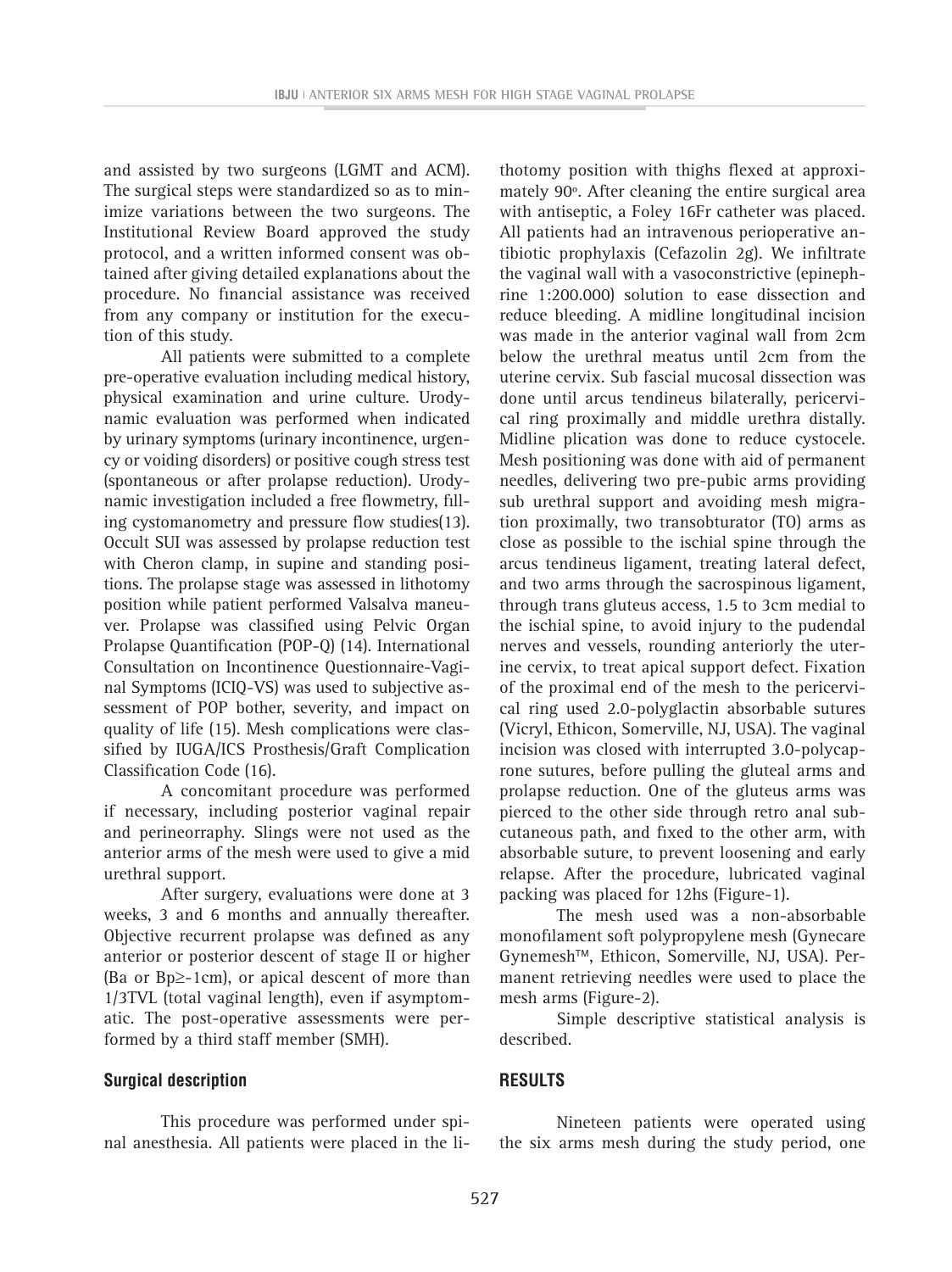

**Figure 2 - Molded anterior apical mesh, transobturator and trans gluteus sacrospinous retrieving needles.**

of then lost follow-up and could not be reached for five years outcomes. Eighteen women had their data analysed. Mean age was 68 years. Preoperative patient's characteristics are summarized in Table-1. Six (33%) patients had previous abdominal hysterectomy, and two had previous POP surgery. Three patients (16%) complained of SUI before surgery, seven had urgency (39%) and eight

|  |  |  | Table 1 - Pre-operative patient's characteristics. |
|--|--|--|----------------------------------------------------|
|--|--|--|----------------------------------------------------|

| Characteristics             | Mean (range) or $n$ (%) |  |  |  |
|-----------------------------|-------------------------|--|--|--|
| Age (years)                 | 68 (53-81)              |  |  |  |
| Parity (n)                  | $5(1-13)$               |  |  |  |
| BMI                         | 27 (16.8-33)            |  |  |  |
| Menopausal status           | 18 (100%)               |  |  |  |
| Hormone replacement therapy | None                    |  |  |  |
| Previous hysterectomy       | 6(33%)                  |  |  |  |
| Previous prolapse repair    | $2(11\%)$               |  |  |  |
| Previous surgery for SUI    | $2(11\%)$               |  |  |  |
| Sexual activity             | $2(11\%)$               |  |  |  |
| Dyspareunia                 | $2(11\%)$               |  |  |  |
| .                           |                         |  |  |  |

**BMI =** Body Mass Index

patients (44%) presented some voiding dysfunction (inability to empty the bladder, poor stream, digital maneuvers). Pre-operative clinical data are listed in Table-2.

Average operative time was 132min (90- 180min). Posterior colporrhaphy was performed in six (33%) patients. No bladder or rectal injury was recorded. One patient had self-limited hypotension during legs repositioning. One patient had hemorrhage requiring transfusion of 3UI of blood concentrate, and presented with pelvic hematoma requiring open surgical drainage by Pfannenstiel incision. Three patients had urinary retention needing to be discharged with urinary catheter; two of them needed surgical relaxation of the pre pubic arms a week later, which could be done with local anesthesia. They regained normal voiding. The others had catheter removed after 24h. Median catheter use was one day (1-7d). Ten (55%) patients went home in the first postoperative day. Median hospital stay was oneday (1-18d). Mesh vaginal extrusion was identified in two patients, three months after surgery. They were two and three cm in diameter and occurred in the suture line. The patients presented with vaginal dis-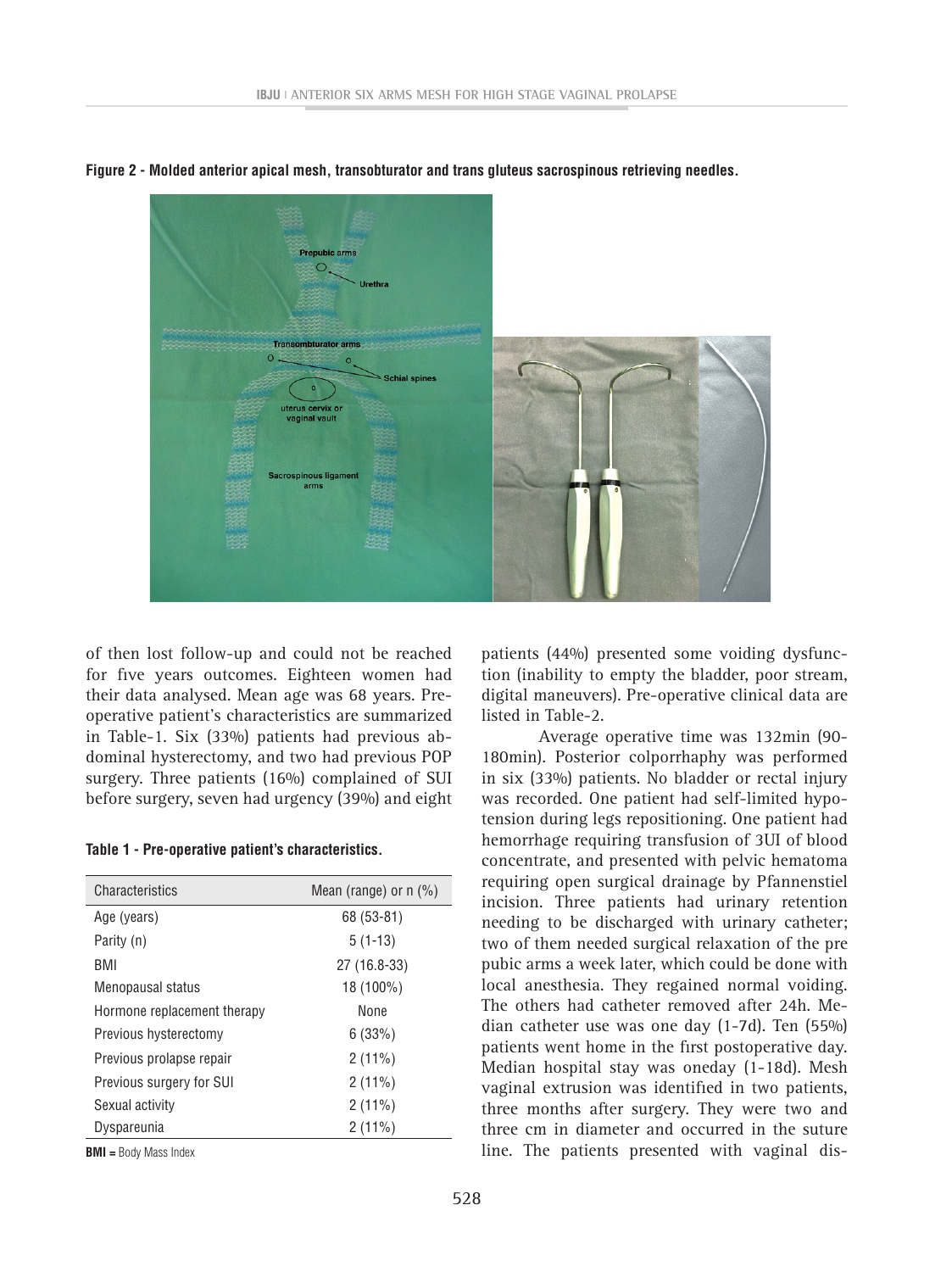|           | Anterior Vaginal Wall | Apical       | Posterior Vaginal Wall |
|-----------|-----------------------|--------------|------------------------|
| Prolapse  |                       |              |                        |
| Stage 0-1 | None                  | None         | 6(33.3%)               |
| Stage 2   | None                  | $4(22.2\%)$  | $4(22.2\%)$            |
| Stage 3   | $10(55.6\%)$          | $10(55.6\%)$ | $7(38.9\%)$            |
| Stage 4   | $8(44.4\%)$           | $4(22.2\%)$  | $1(5.6\%)$             |

#### **Table 2 - Pre-operative POP-Q stage data.**

**POP-Q =** pelvic organ prolapse quantification

#### **Table 3 - Pre and postoperative POP-Q.**

| Mean pre and post operative POP-Q |                  |                   |                      |           |  |  |
|-----------------------------------|------------------|-------------------|----------------------|-----------|--|--|
| Point                             | Mean pre-op (cm) | Mean post-op (cm) | Mean difference (cm) | P value   |  |  |
| Aa                                | 1.5              | $-2.5$            | 4.0                  | < 0.001   |  |  |
| Ba                                | 4.7              | $-2.5$            | 7.2                  | < 0.001   |  |  |
| Ap                                | 0                | $-1.7$            | 1.7                  | <b>NS</b> |  |  |
| <b>Bp</b>                         | 1.3              | $-1.7$            | 3.0                  | 0.02      |  |  |
| C                                 | 2.8              | $-6.6$            | 9.4                  | < 0.001   |  |  |
| D                                 | 1.4              | $-7.8$            | 9.2                  | < 0.001   |  |  |

**POP-Q =** Pelvic organ prolapse quantification

charge. Both were classified as 3BbT3S1 and were successfully treated with extirpation of the extruded mesh, with no prolapse recurrence. No organ erosion was identified.

At a mean follow-up of 5.4 years (5 to 5.8yr), 16 (89%) patients were continent, mean Ba point moved from +4.7cm preoperatively to -2.5cm postoperatively, mean C point, from +2.8cm to -6.6cm and mean Bp point, from +1.3 to -1.7cm (Table-3). All the patients were considered success subjectively. There were two objective relapses, one apical stage I and one posterior stage II, both asymptomatic, with no need of reoperation so far. The two sexual actives patients had no dyspareunia. SUI was diagnosed in three patients preoperatively and was totally controlled after surgery in two of them. Five (28%) patients complained of urgency and three (16%) of voiding symptoms postoperatively. The mean ICIQ-VS scores improved significantly postoperatively in all three domains. Vaginal symptom scored from 36.3 to 7.8; sexual matter scored from 30 to 12 (only two patients) and quality of life scored from 9 to 1.6.

#### **DISCUSSION**

With an aging population, the demand for physicians and surgeons trained in management of pelvic organ prolapse will increase. New technologies such as the development of vaginal approaches, using or not prosthetic devices, which are effective and reproducible may facilitate surgery and provide more widely better results.

The sacrocolpopexy is more widely applied for level one and high grades prolapses, with long follow-up consistent results and thus this technique is considered the gold standard(9, 17, 18). However, data of transvaginal sacrospinous colpopexy using mesh, with up to 90% objective cure and low complications rate, with relative long follow-up have also been published (19, 20). A recently published systematic review, comparing transvaginal meshes with native tissue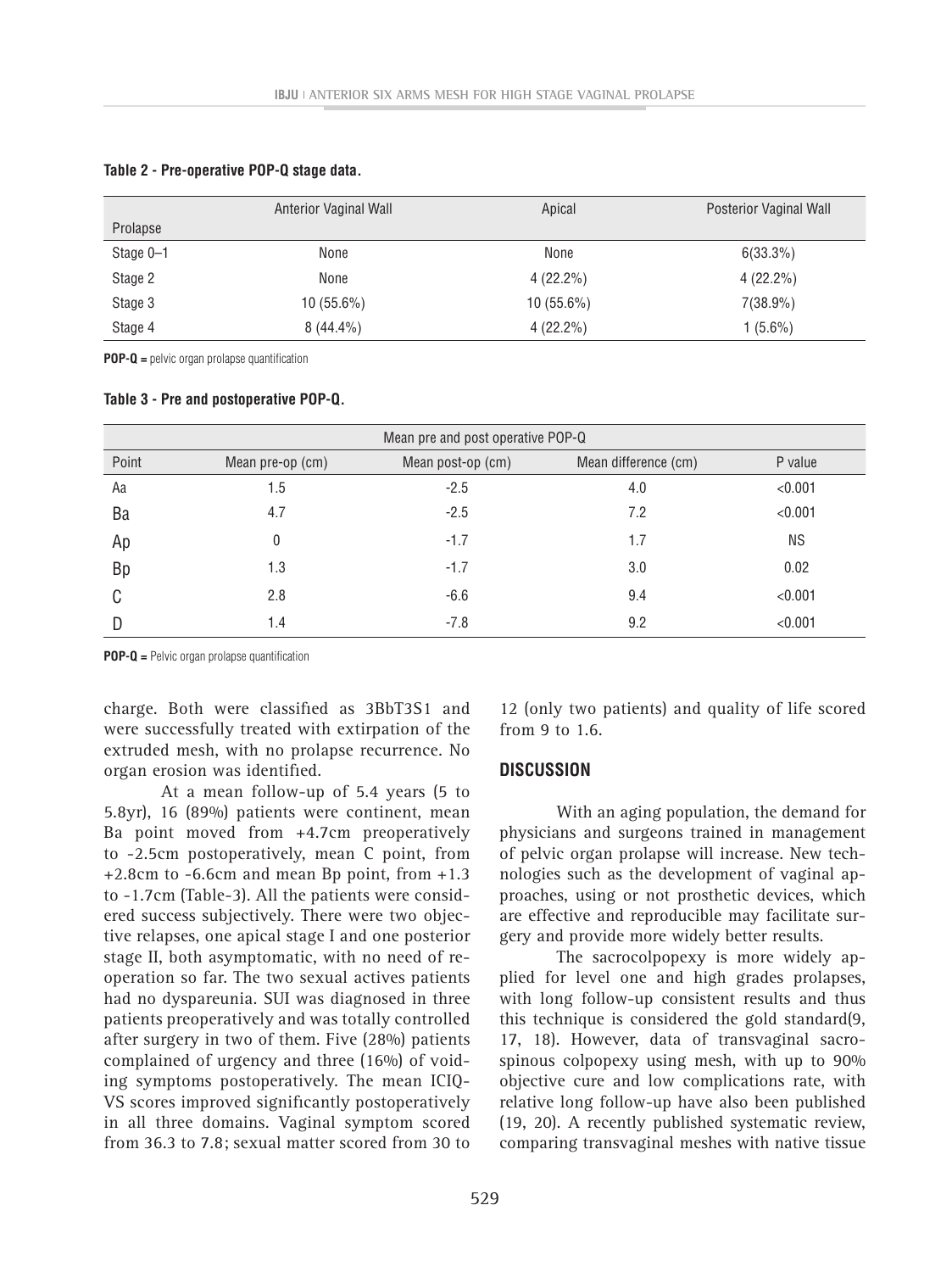repair for vaginal prolapse reported that permanent meshes are associated with lower rates of subjective and objective prolapse recurrence, and prolapse reoperations. But, on the other hand, it is also associated to 8% reoperation for mesh exposure, more bladder injury and de novo stress urinary incontinence (21). We understand and reinforce that patient selection is extremely important to avoid unnecessary mesh use. We also believe that most mesh complications are due to technical mistakes, such as excess of mesh volume, focal tension, asymmetry, folding, mucosal damage and ischemia during dissection. Another practical observation is that we can lower complications maintaining the results using less and less mesh volume, prioritizing the correction of apical defect, as an anterior apical sling, pushing uterine cervix or vaginal vault towards sacrospinous ligament. We feel this is the right way of high stage POP treatment, less mesh volume addressing apical defect.

The anterior vaginal approach to the sacrospinous ligament is not a new technique, but its association to mesh molded to treat concomitantly apical and anterior vaginal prolapses, has recently been developed. By the time our patients were treated, only Elevate<sup>™</sup> (American Medical Systems, Minnetonka, Minnesota, USA) had been marketed. The older generation of meshes kits used to treat apical defect are combined with posterior prolapse treatment, which is unnecessary since the later has no benefit from meshes, presenting similar results with conventional approach (9, 11). On the other hand, stages III and IV anterior prolapses are rarely isolated and generally associated with apical defect. So, it's rational that mesh treatment should combine anterior and apical repair and not posterior and apical as most of the mesh kits used to be designed for.

In the end of 2009, Mourtialon and Delorme (12) have published a new approach to fix cystocele and uterus or vault prolapsed with a six arms mesh that allow, as we do, only one anterior incision. However, a small difference is that we use pre-pubic arms, which prevent proximal migration, stabilizes the mesh distally preventing its folding in the longitudinal direction, and can eventually treat SUI. Importantly, theseprepubic arms differfrompre-pubic slings, which were abandoneddue to complicationssuch as extrusion and failures by migrating distally. In the pre-pubic sling, the force vector is toward the urethral meatus because there is no traction in the proximal direction. In other way, the anterior apical mesh is fixed proximally to the pericervical ring and to sacrospinous ligaments which prevents distal migration.

Alternative ways of treating multi-compartment prolapse are described. Feiner et al. (11) presented good results using anterior mesh associated to sacrospinous ligament sutures to treat concomitant anterior and apical defects. At the time, we also had done adaptations to treat these kinds of prolapse, one of them was, as we called it, the "Inverted Anterior Prolift". We used it upside down, so the two distal TO arms transfixed sacrospinous ligament through trans gluteal approach, the proximal TO arms becomes distal and cervical attachment part of mesh becomes two short pre- -pubic arms (Figure-3).

Furthermore, the choice between a complete vaginal reconstruction of all compartments and a specific repair of only the defective areas is much debated (8). The risk of a specific repair is to provide a de novo prolapse in a compartment that previously appeared well supported. According to the prospective epidemiologic evaluation of Clark et al. (6), 60% of recurrence occurred at the same anatomic site, implying direct failure of the surgical procedure and 40% of recurrence occurred at a different site, which suggests a change in stability of the pelvic floor after surgery.

Our design of mesh allows correction of the three De Lancey´s level defects using only one incision and low volume of mesh. Therefore, anterior apical mesh seems rational and should reduce surgery time, morbidity, relapses and costs in high grade, recurrence risk prolapse patients.

Despite not removing vaginal epithelium, at the short-term follow-up, the vagina adheres to the underlying mesh, providing good functional and anatomical results while avoiding vaginal narrowing or shortening in most cases. Milani et al. (22) reported increasing dyspareunia with the anterior and posterior prolapse repair with prolene mesh. Dyspareunia increased by 20% after anterior repair and by 63% after posterior repair. Our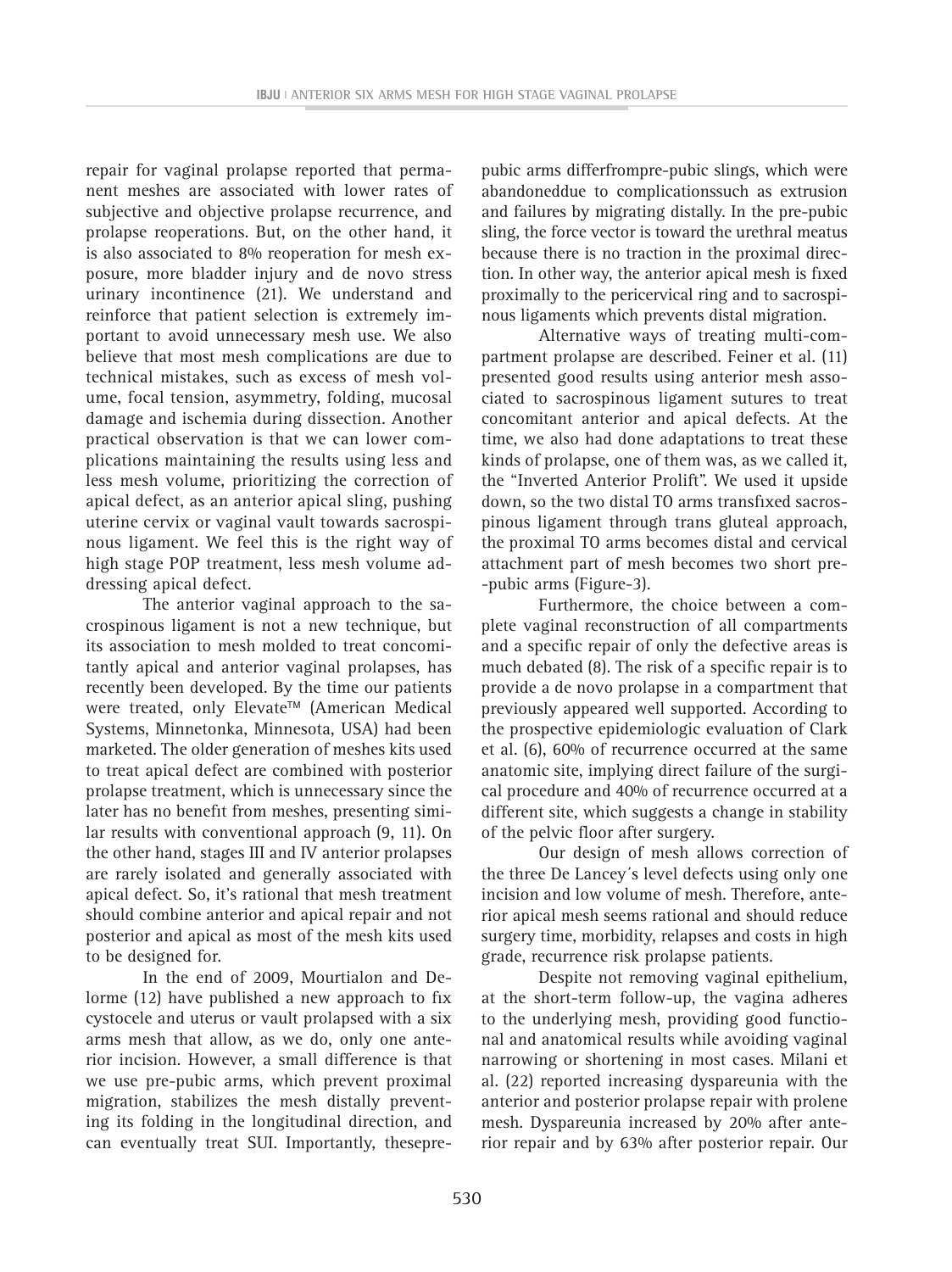**Figure 3 - Inverted Anterior Prolift.**



findings don't suggest such results, however the majority of our patients (89%) were sexual inactive. Dwyer and O'Reilly (23) published sexual outcomes after transvaginal repair with Atrium polypropylene mesh (Hudson, New Hampshire, USA) in 67 sexually active patients. Dyspareunia was reported by 25.8% of the patients before surgery and 9.1% of the patients at 24 months post-operatively. Only three cases of de novo dyspareunia were reported in this study. The authors believe, as we do, that the removal of excess vaginal tissue is unnecessary and indeed deleterious.

Limitations of our study are the small sample size, poor LUTS assessment and the absence of a control group. However, five years follow up gives consistency to our good results and low complication rates. Some issues need to be addressed in future studies including prospective randomized comparison of anatomical and functional outcomes for mesh reinforcement versus site specific fascial repair alone and abdominal sacrocolpopexy. Another issue to be answered is if minimal (sling) apical mesh lowers complications maintaining results better than native tissue repair.

## **CONCLUSIONS**

The six arms prolene mesh allows concomitant correction of anterior and apical high stages prolapses, through a single anterior vaginal incision, with high success and acceptable complications rates. It may be an alternative when mesh is desirable but kits are not available.

## **CONFLICT OF INTEREST**

None declared.

### **REFERENCES**

- 1. Wu JM, Matthews CA, Conover MM, Pate V, Jonsson Funk M. Lifetime risk of stress urinary incontinence or pelvic organ prolapse surgery. Obstet Gynecol. 2014;123:1201-6.
- 2. Jakus SM, Shapiro A, Hall CD. Biologic and synthetic graft use in pelvic surgery: a review. Obstet Gynecol Surv. 2008;63:253-66.
- 3. Whiteside JL, Weber AM, Meyn LA, Walters MD. Risk factors for prolapse recurrence after vaginal repair. Am J Obstet Gynecol. 2004;191:1533-8.